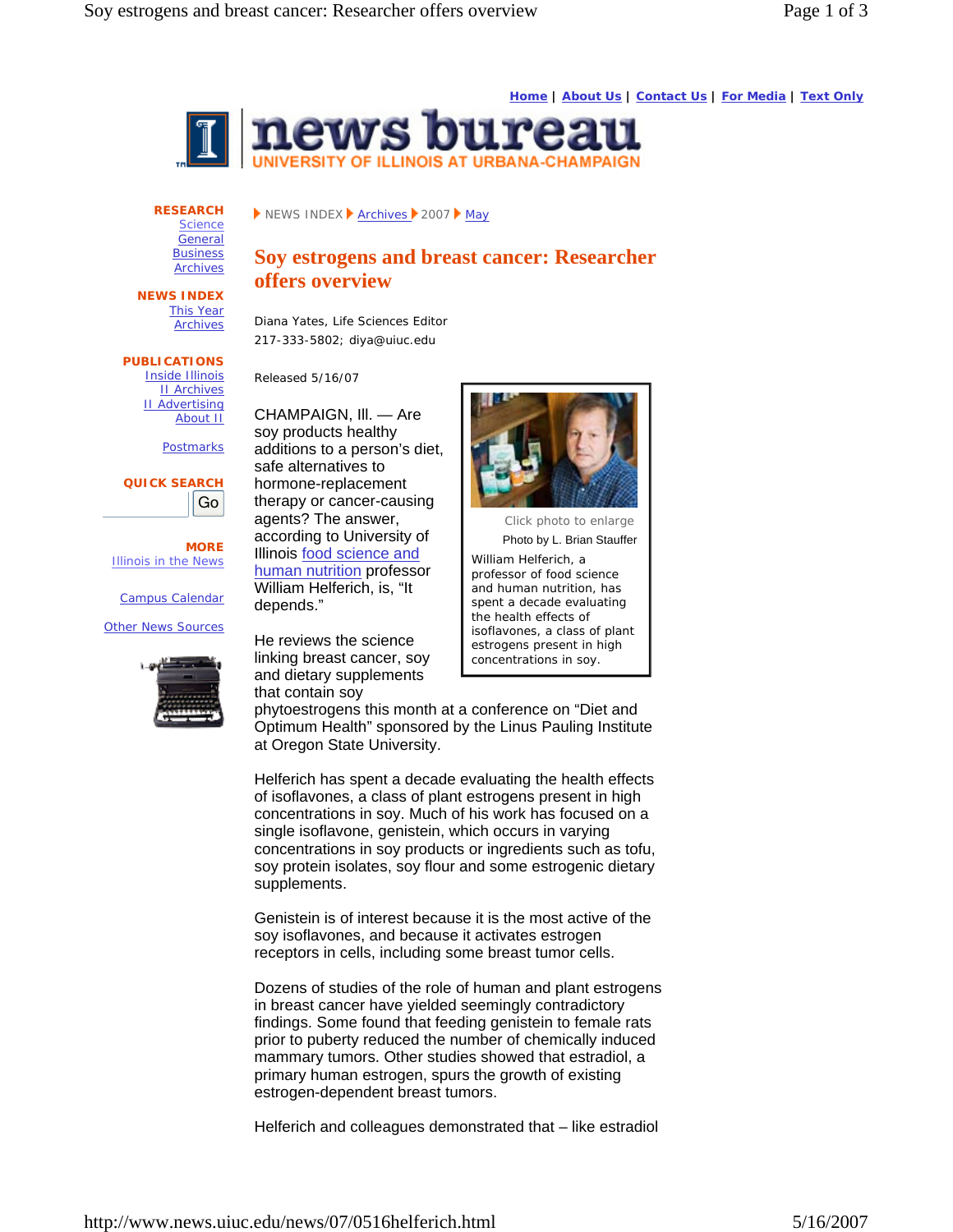– dietary genistein stimulates the growth of estrogenresponsive tumors. They also found that dietary genistein interferes with treatments, such as tamoxifen, that target estrogen receptors in breast tumors. (About 70 percent of women with breast cancer have estrogen-responsive tumors.)

"The resolution of this paradox may lie in the timing of estrogen administration," Helferich said. Exposure to genistein, an estrogen, before puberty causes mammary gland differentiation. "A differentiated cell undergoes less proliferation and therefore is less likely to progress through the cancer process," he said. "However, if the estrogen is administered to an animal after the development of an estrogen-responsive tumor, the growth of this tumor will be stimulated," he said.

Today Helferich is most concerned about the use of genistein and other isoflavones in supplements sold as "natural" alternatives to hormone-replacement therapy. He notes that midlife women who consume these products perceive them as natural and safe. But women aged 50 and older are also most at risk of developing breast cancer. Helferich is evaluating the biological activity of some of these products, which are available in many forms, do not require a prescription, and in most cases are consumed without the knowledge of their physicians.

Helferich notes that the incidence rate of breast cancer in women aged 50 and over in the U.S. dropped significantly after use of hormone-replacement therapy (HRT) declined in 2002 and 2003. While purified genistein is not as potent as HRT, Helferich said, it still poses a risk to midlife women because the amount consumed is much higher. The labels of many products that contain this and other isoflavones lack vital information about what is actually in their products, he said, and because these are natural products, the consistency from batch to batch is difficult to control.

"Women are participating in an ongoing experiment with an unknown outcome," he said. "You can't identify what dose of isoflavones you're getting."

But genistein is only one component of soy, Helferich said, and studying its effects in purified form may lead to misleading conclusions about the health consequences of soy in the diet. In fact, studies have shown that foods like soy flour have a very different effect.

"The complex mixture found in soy flour doesn't make the tumor grow," Helferich said.

"Whole soy contains a lot of biologically active ingredients, but together they may have multiple effects that can reduce the negative outcomes. When the whole food is consumed you get a very different effect than if you consume the concentrated constituents individually."

All this research points to a very simple truth, Helferich said: The whole soybean is healthier than many of its individual chemical parts.